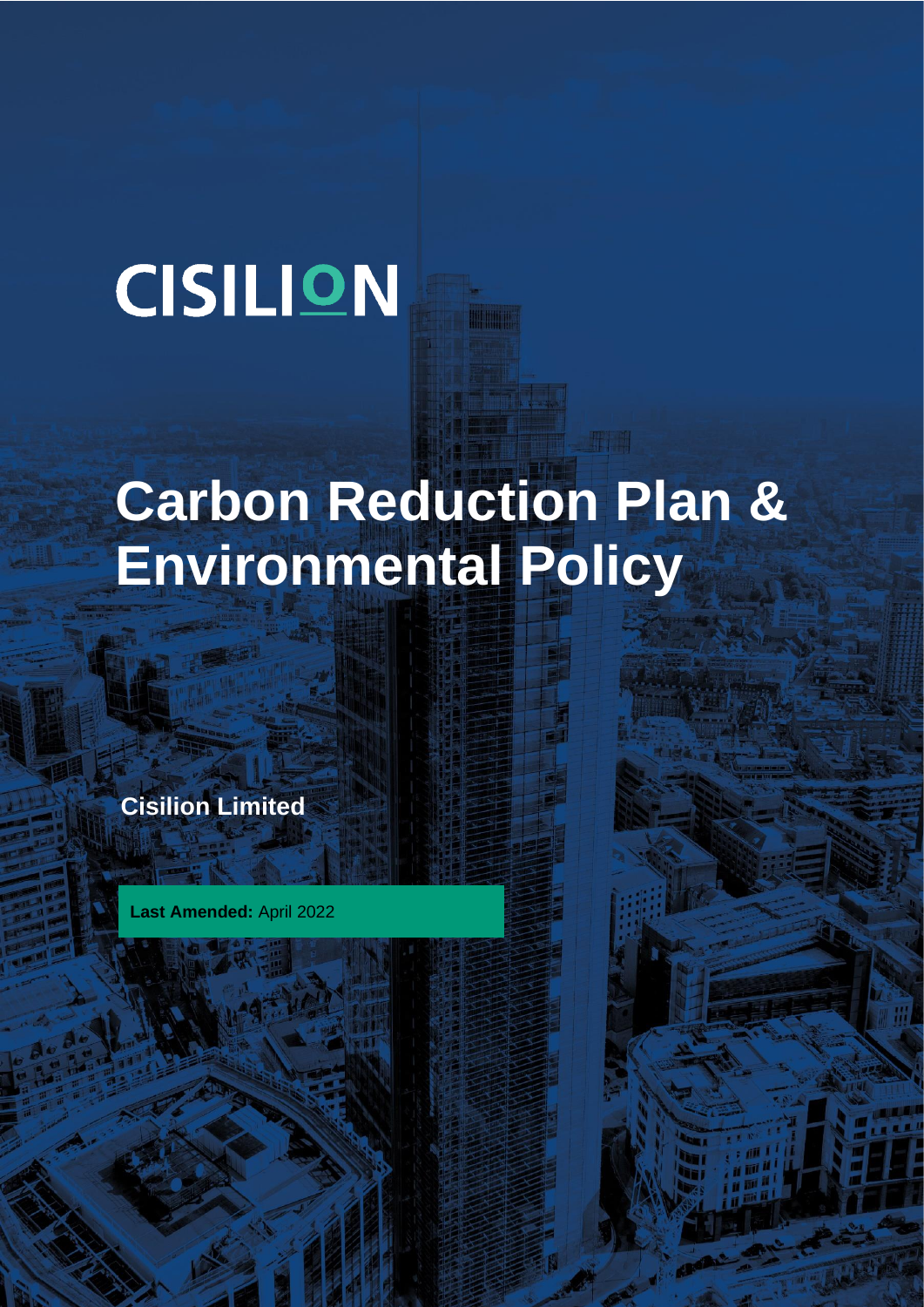### **CISILION**

#### ENVIRONMENTAL & SUSTAINABILITY POLICY

#### **Name and address of establishment:**

**Cisilion Limited**

Cisilion House Guildford Road Leatherhead Surrey **KT22 9UT** 

Tel: 0870 1525750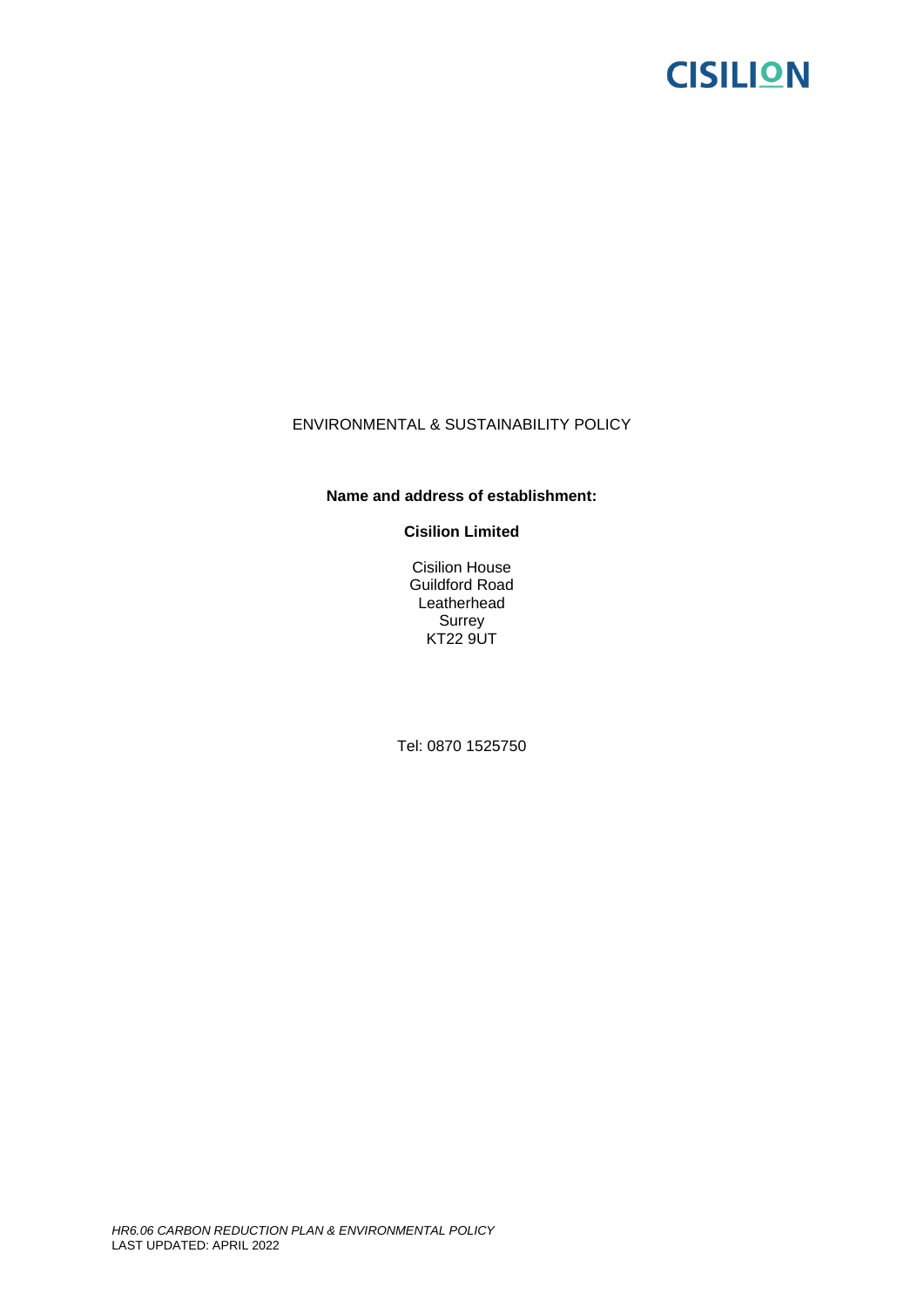#### **1. Introduction**

Cisilion is an IT business, operating from three sites across London and Leatherhead, Surrey. Our main products are Network Routing, Switching, Data Centre, WAN optimisation, Wireless, Network Load Balancing, Cisco Collaboration suite, Microsoft Teams, Azure and Enterprise Mobility Services installed and supported by our highly skilled work force. We recognise that our operations result in emissions to air and water, and the generation of waste.

We all have a responsibility to act, and take decisions that will support a sustainable, low carbon future. Scientists state that we need to halve global greenhouse gas emissions by 2030, and get to net zero by 2050 to avoid the worst impacts on the environment.

During talks at the COP 26 summit in 2021, targets for government bodies were set to reduce their carbon. However, it is also businesses who have a vital role to play by understanding their own impact on the environment, as well as influencing those organisations within their supply chain.

Cisilion are committed to reducing our impact on the environment and to achieving our goal of becoming net zero by 2050. We continually strive to reduce our carbon impact year on year, initiating additional projects and activities that will further reduce our impact locally and globally, and contribute towards global UN carbon offsetting initiatives. Our commitment to the environment extends to our customers, our communities, our employees, our suppliers and other countries in which we operate.

Our Environmental Policy and Carbon Reduction Plan is based upon the following principles:

- 1. Comply with, and exceed where practicable, all applicable legislation, regulations and codes of practice;
- 2. Integrate environmental and sustainability considerations into all our business decisions;
- 3. Endeavor to reduce our environmental impact year on year;
- 4. Ensure that all employees are fully aware of our Environmental and Sustainability Policy;
- 5. Ensure all employees are committed to implementing and improving our policy;
- 6. Ensure clients and suppliers are aware of our Environmental and Sustainability Policy, and encourage them to adopt sound sustainable management practices;
- 7. To review, annually report, and to continually strive to improve our environmental and sustainability performance.

#### **2. Environmental Responsibility**

This policy applies to all operations including management, office services, sales, printing, delivery and procurement. The HR Department are responsible for ensuring that the policy is implemented. However, all employees have a responsibility in their area to ensure that the aims and objectives of the policy are met.

We are committed to providing a quality service in a manner that ensures a safe and healthy workplace for our employees and minimises our potential impact on the environment. We will operate in compliance with all relevant environmental legislation and we will strive to use pollution prevention and environmental best practices in all we do.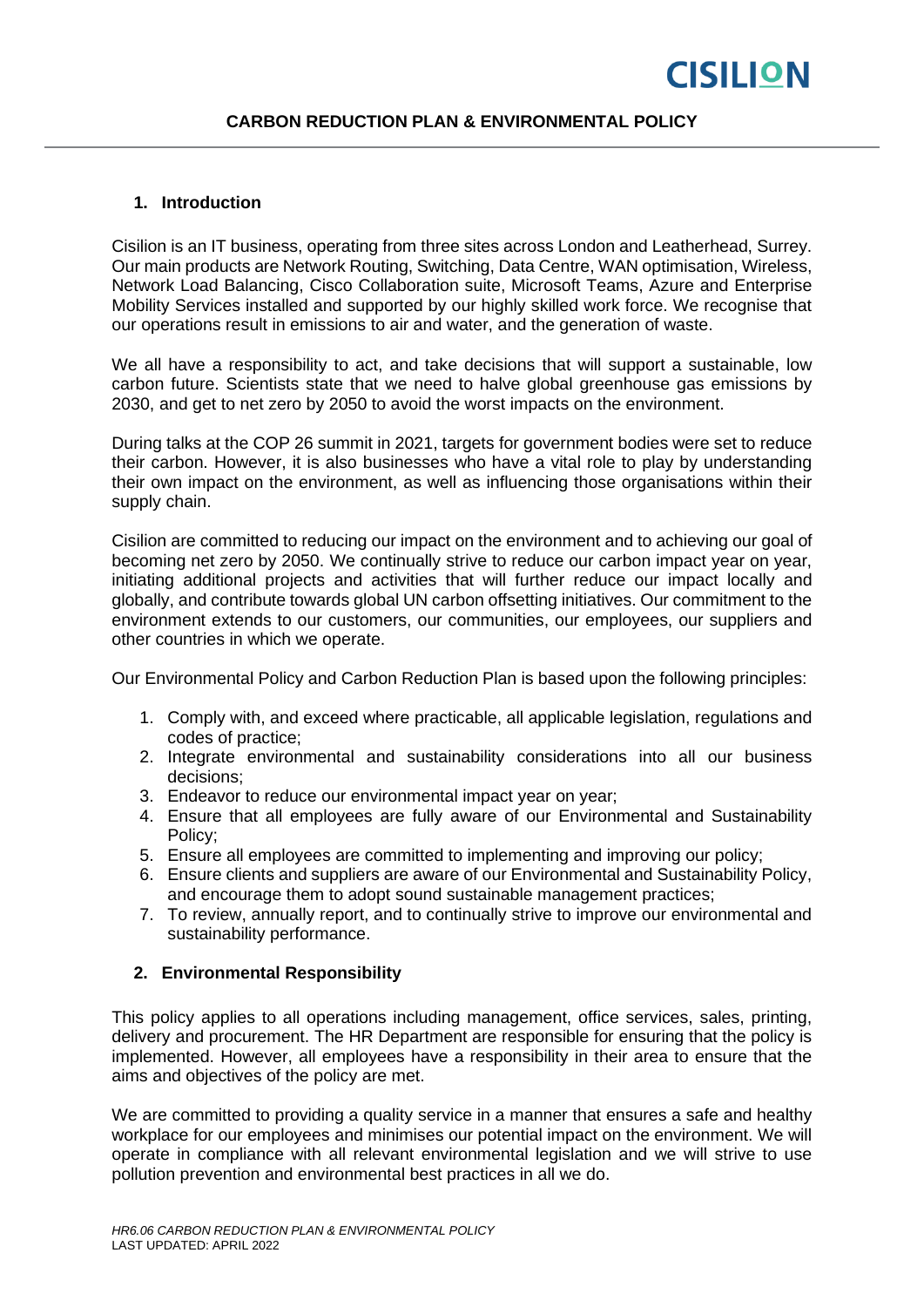

We will:-

- integrate the consideration of environmental concerns and impacts into all of our decision making and activities,
- promote environmental awareness among our employees and encourage them to work in an environmentally responsible manner,
- train, educate and inform our employees about environmental issues that may affect their work,
- reduce waste through re-use and recycling and by purchasing recycled, recyclable or re-furbished products and materials where these alternatives are available, economical and suitable,
- promote efficient use of materials and resources throughout our facility including water, electricity, raw materials and other resources, particularly those that are nonrenewable,
- avoid unnecessary use of hazardous materials and products, seek substitutions when feasible, and take all reasonable steps to protect human health and the environment when such materials must be used, stored and disposed of,
- purchase and use environmentally responsible products accordingly,
- where required by legislation or where significant health, safety or environmental hazards exist, develop and maintain appropriate emergency and spill response programmes,
- communicate our environmental commitment to clients, customers and the public and encourage them to support it,
- strive to continually improve our environmental performance and minimise the social impact and damage of activities by periodically reviewing our environmental policy in light of our current and planned future activities.

#### **3. Sustainable Meetings and Travel**

Since the COVID-19 pandemic, Cisilion have offered a hybrid working environment for all employees, while employing purely home based members of the team. This has enabled us to lower our gas emissions, reduce air pollution and lower our per employee carbon footprint contribution.

As a cloud-first organisation, we support digital transformation and innovation for our clients through the migration to and adoption of cloud services. The COVID-19 pandemic has changed workplace culture for good, accelerating hybrid and remote working. This has seen the biggest ever shift and up-take of cloud-based services, further helping to reduce the consumption of energy through the reduced use of traditional data centres across our customer base.

Our commercial teams include the full costs of more sustainable forms of transport in our financial proposals, rather than the least cost option which may involve travelling by car or air. Where the only practical alternative is to fly, we will include costs for full air fares rather than budget airlines in our financial proposals.

We will avoid physically travelling to meetings where alternatives are available and practical, such as using teleconferencing, video conferencing or web cams, and efficient timing of meetings to avoid multiple trips. These options are also often more time efficient, while not sacrificing the benefits of regular contact with clients and partners. Cisilion sell the technology to enable us and our clients to be environmentally aware and will endeavor to promote such practices within our proposals.

Cisilion operate two cycle schemes which offer tax relief to those who choose to purchase a bicycle through the scheme. To monitor our impact, we will record and monitor emissions created from business travel. In addition, as of fiscal year 22/23, Cisilion offer an electric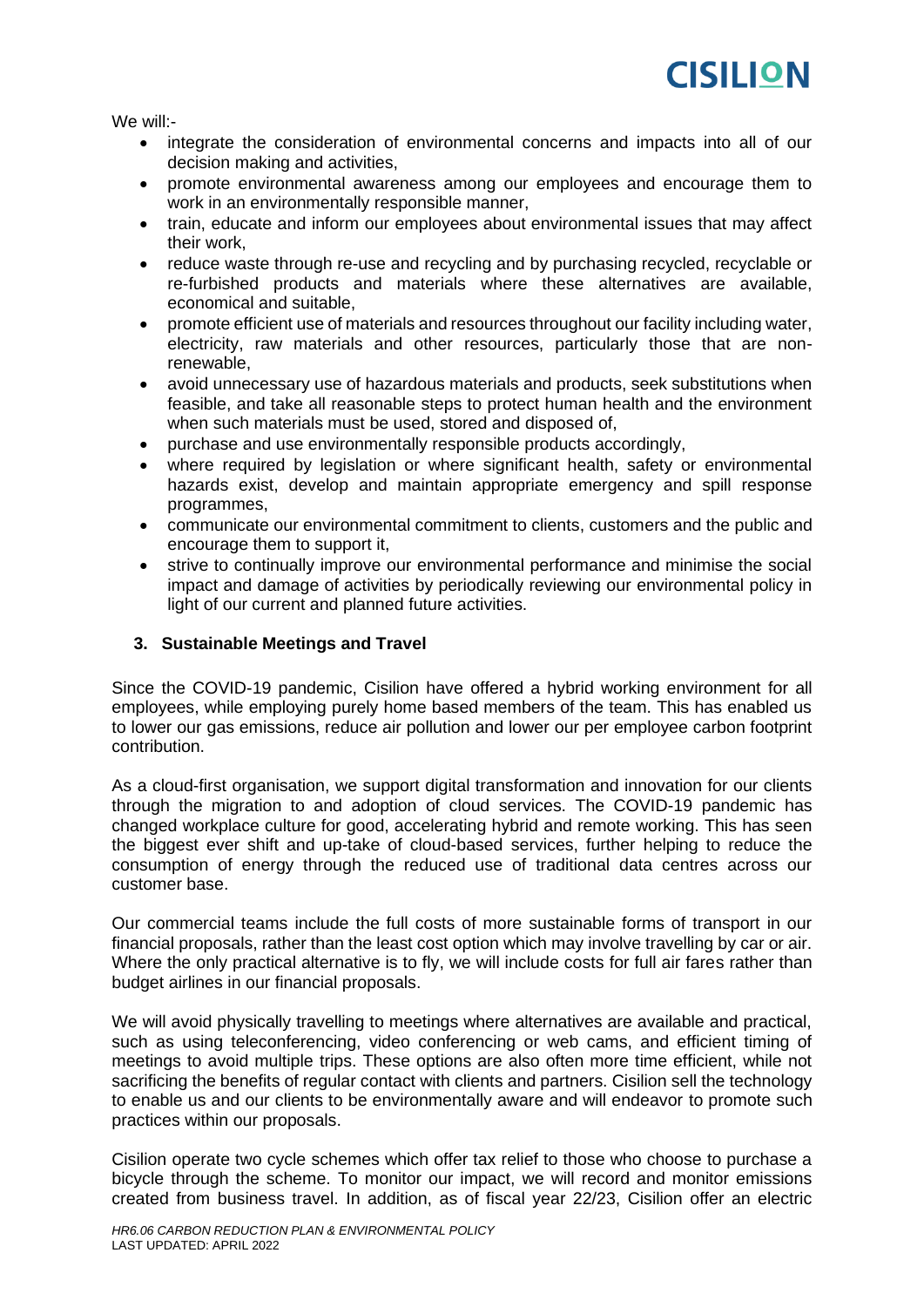vehicle leasing scheme which again, is processed via a salary sacrifice scheme, allowing employees to make a 40-60% saving. Due to this incentive, uptake has already been high.

#### **4. Office Sustainability**

As far as possible, we will arrange for the reuse or recycling of office waste, including paper, computer supplies and redundant equipment. We also aim to reduce the energy consumption of office equipment by purchasing energy efficient equipment and good housekeeping.

Cisilion have an aim to seek to purchase electricity from a supplier committed to renewable energy. We will also seek to maximise the proportion from renewable energy sources, whilst also supporting investment in new renewable energy schemes.

Cisilion ensure that our timber furniture, and any other timber products, are recycled or from well-managed, sustainable sources and are Forest Stewardship Council (FSC) certified. All tea and coffee purchases are that of fair trade organisations.

We have witnessed 80% reduction in Cisilion office use as we have adopted a hybrid working model. This has in turn meant that we have reduced our overall footprint and office supplies usage. We have also updated our own internal systems and client offerings, meaning that very minimal travel is required to communicate with both our employees and our clients.

Within the office, we have removed all single use cups and water bottles, replacing them with permanent crockery and glassware.

Since the global pandemic hit, Cisilion have ensured that all of our cleaning services are robust and effective. We have ensured that our cleaning products are free of carcinogens.

#### **5. Working Practices and Advice to Clients**

Cisilion aim to undertake voluntary work with the local community and / or environmental organisations and make donations to seek to offset carbon emissions from our activities. We also ensure that any associates that we employ take account of sustainability issues in their advice to clients.

#### **6. FY22/23 Carbon reduction plan**

- Become Carbon Net Zero by 2050.
- Identify carbon net zero partner by July 2022.
- Calculate carbon emissions by December 2022.
- Be able to measure and report on our carbon footprint in full, every year, and share the results publicly along with targets to reduce it.
- Measure and reduce business travel.
- Implement an electric car salary sacrifice scheme.
- Incentivise employees to continue working from home.
- Refit offices with power reducing lighting, heat pumps, air recirculation, natural light and ventilation.
- Continue to support Microsoft by signing the **Partner Pledge (microsoft.com).**